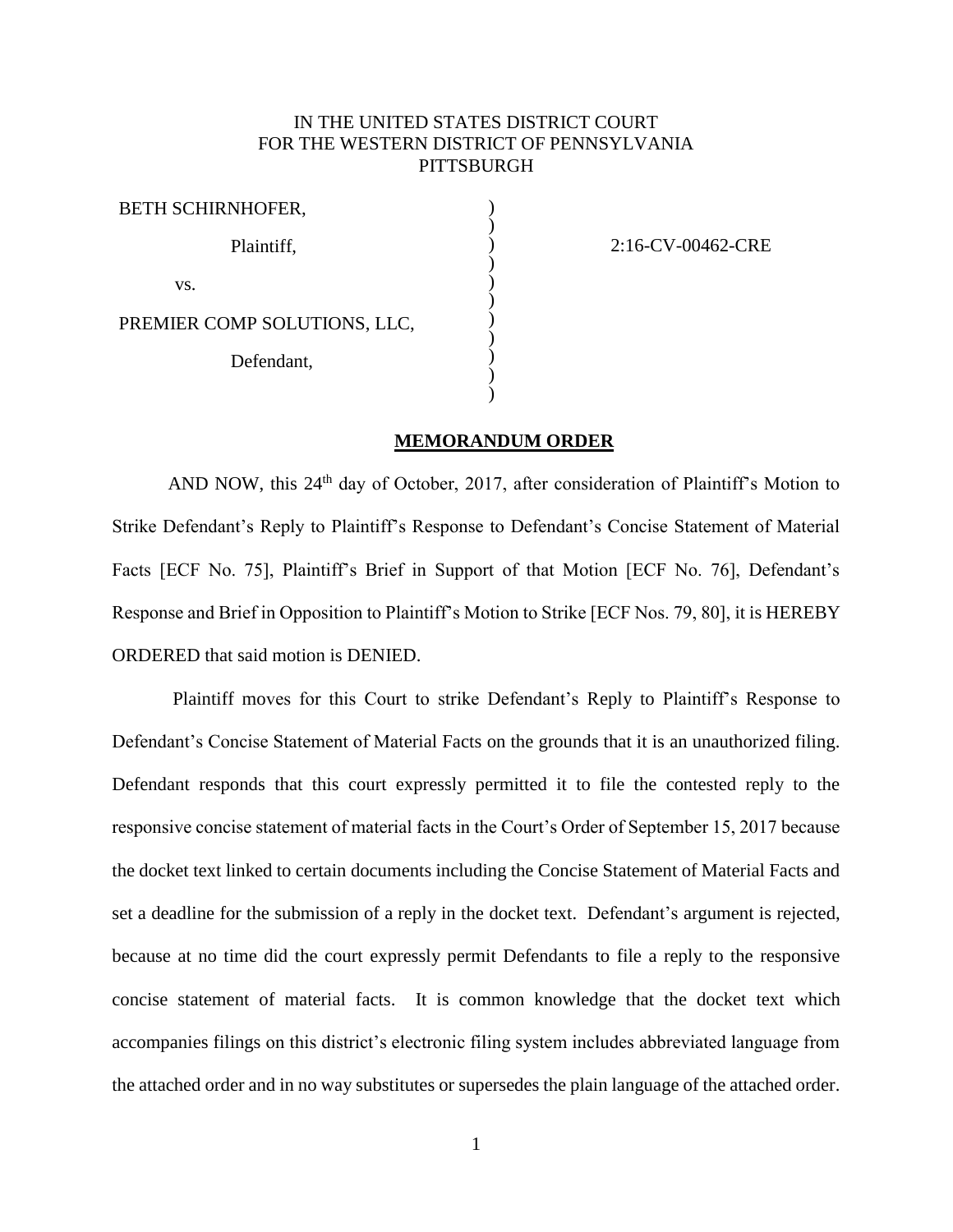The order that Defendant references<sup>1</sup> is attached to this docket entry reads: "AND NOW, this 15th day of September, 2017, upon consideration of the Defendant's Consent Motion for Extension of Time to File Reply in Support Of[sic] Defendant's Motion for Summary Judgment, The[sic] Court's August 10, 2017 Order (ECF No. 54) is amended and Defendant's Reply shall be filed on or before September 18, 2017." Order [ECF No. 63]. This order only set a deadline for a reply brief, at no point did the Court allow Defendant to file a reply to the responsive concise statement of material fact, and at no point did Defendant seek to file a reply to the responsive concise statement of material fact.

However, because Defendant is correct in its response that the Reply was filed in accordance with Local Rule 56, *see e.g., Sproull v. Golden Gate Nat. Sr. Care, LLC*, 2010 WL 339858, at \*3 (W.D.Pa. 2010) and because of this court's inherent authority to control its docket, *see Eash v. Riggins Trucking, Inc.*, 757 F.2d 557, 567 (3d Cir. 1985) ("A court's inherent power to manage its caseload, control its docket, and regulate the conduct of attorneys before it, provides authority to fashion tools that aid the court in getting on with the business of deciding cases."), and because Plaintiff has been given the opportunity to file a sur-reply to Defendant's reply and has done so, and will suffer no prejudice from Defendant's submission, Plaintiff's motion to strike is DENIED.

IT IS FURTHER ORDERED that the pending motion for summary judgment is considered RIPE, and no further briefing will be permitted, and the court will take into consideration all of the parties' submissions in determining the pending motion for summary judgment.

DATED this 24th day of October, 2017.

 $\overline{a}$ 

<sup>1</sup> The signed order was drafted by the Defendant for the Court's signature and was not materially changed in any way.